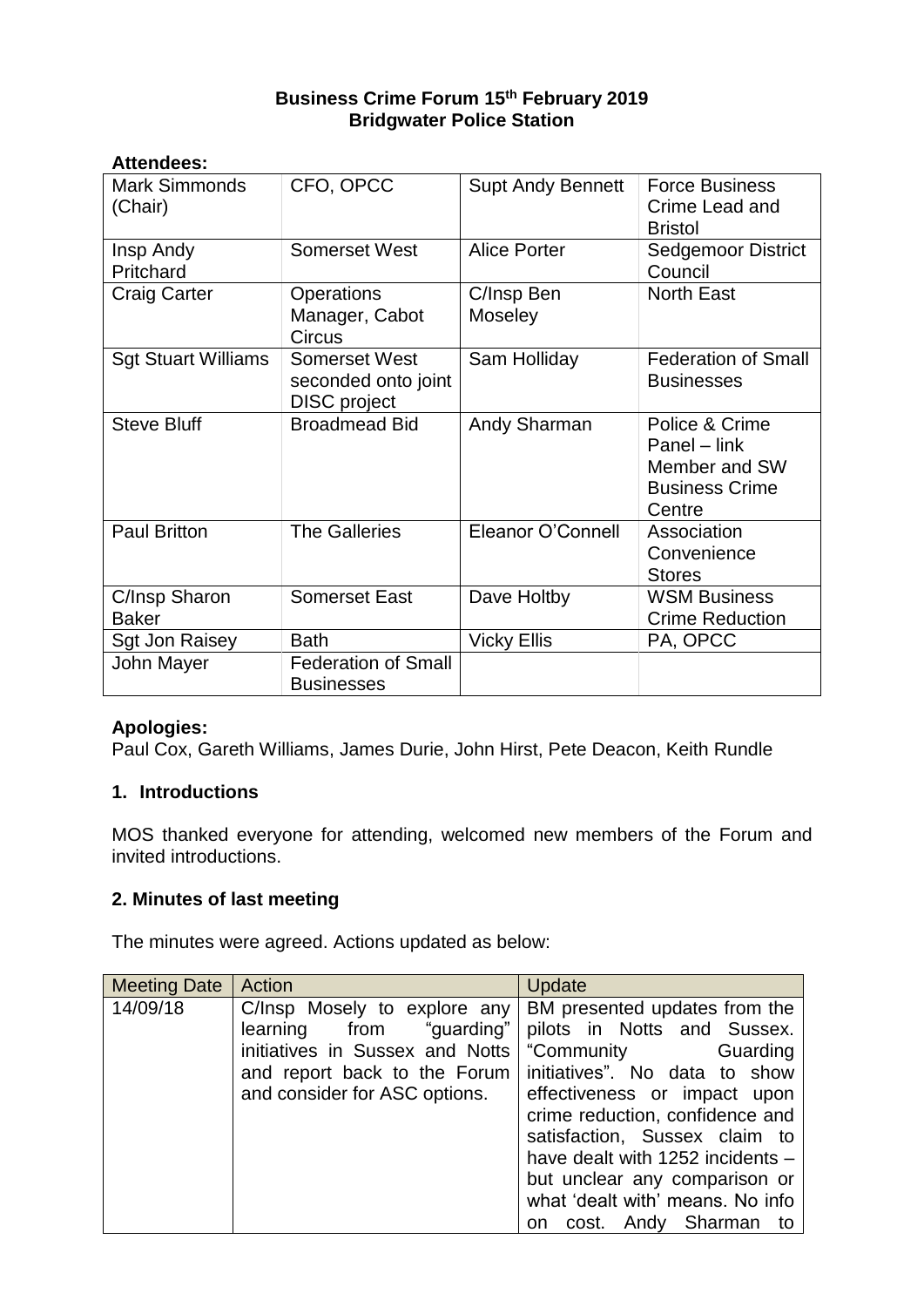|          |                                                                                                                                              | speak to Brighton contacts to<br>see if some information about<br>the difference made, if any.<br>Agreed the preference in this<br>region would be to fund officers<br>with police powers.<br>CLOSED.                                                                                                                                                                                                                                                                                                                                                                                                                                                                                           |
|----------|----------------------------------------------------------------------------------------------------------------------------------------------|-------------------------------------------------------------------------------------------------------------------------------------------------------------------------------------------------------------------------------------------------------------------------------------------------------------------------------------------------------------------------------------------------------------------------------------------------------------------------------------------------------------------------------------------------------------------------------------------------------------------------------------------------------------------------------------------------|
| 14/09/18 | CI Mosely to review Op Heron<br>and report                                                                                                   | Thanked those for feedback into<br>survey and shared the findings.<br>Business community<br>not<br>are<br>reporting confidence in<br>the<br>operation in terms of response<br>or effectiveness.<br>Next steps suggested<br>as a<br>prioritise<br>result:<br>police<br>attendance where aggravating<br>circumstances, improvement in<br>Business Crime packs<br>and<br><b>NPT</b><br>desktop investigations,<br>problem solving support and<br>target hardening to address<br>persistent shoplifting.                                                                                                                                                                                            |
|          |                                                                                                                                              | KEEP IN VIEW AT FUTURE<br><b>MEETINGS</b>                                                                                                                                                                                                                                                                                                                                                                                                                                                                                                                                                                                                                                                       |
| 14/09/18 | C/Insp Mosely / GW to liaise<br>with Dorset and finding out<br>how<br>their<br>about<br>system<br>integrates with police systems<br>(Niche). | Carry forward                                                                                                                                                                                                                                                                                                                                                                                                                                                                                                                                                                                                                                                                                   |
| 14/09/18 | Asda BWV pilot                                                                                                                               | <b>CI</b><br>Mosely updated on Asda<br>pilot started in 2016. No data to<br>show reduced crime numbers<br>but have prosecuted a number<br>of offences - would be a good<br>subject for regional meeting for<br>other stores such as Boots for<br>discussion. Cabot are using and<br>only activate when an incident<br>works<br>well,<br>in.<br>progress,<br>especially when switched on for<br>the whole incident.<br>CLOSED.<br><b>FOLLOW UP ACTION: Police</b><br>offered to share best practice<br>for BWV with partners. Be good<br>for reengagement through NPT<br>with community. CI Baker has<br>done this and gone well $-$ will<br>ask Mark Nicholson to<br>put<br>something together. |
| 14/09/18 | Moseley<br>СI<br>Dan<br>to<br>contact<br>Hardy ref Op Bird                                                                                   | $CLOSED$ currently $-$ the team<br>working<br>with<br><b>Business</b><br>are                                                                                                                                                                                                                                                                                                                                                                                                                                                                                                                                                                                                                    |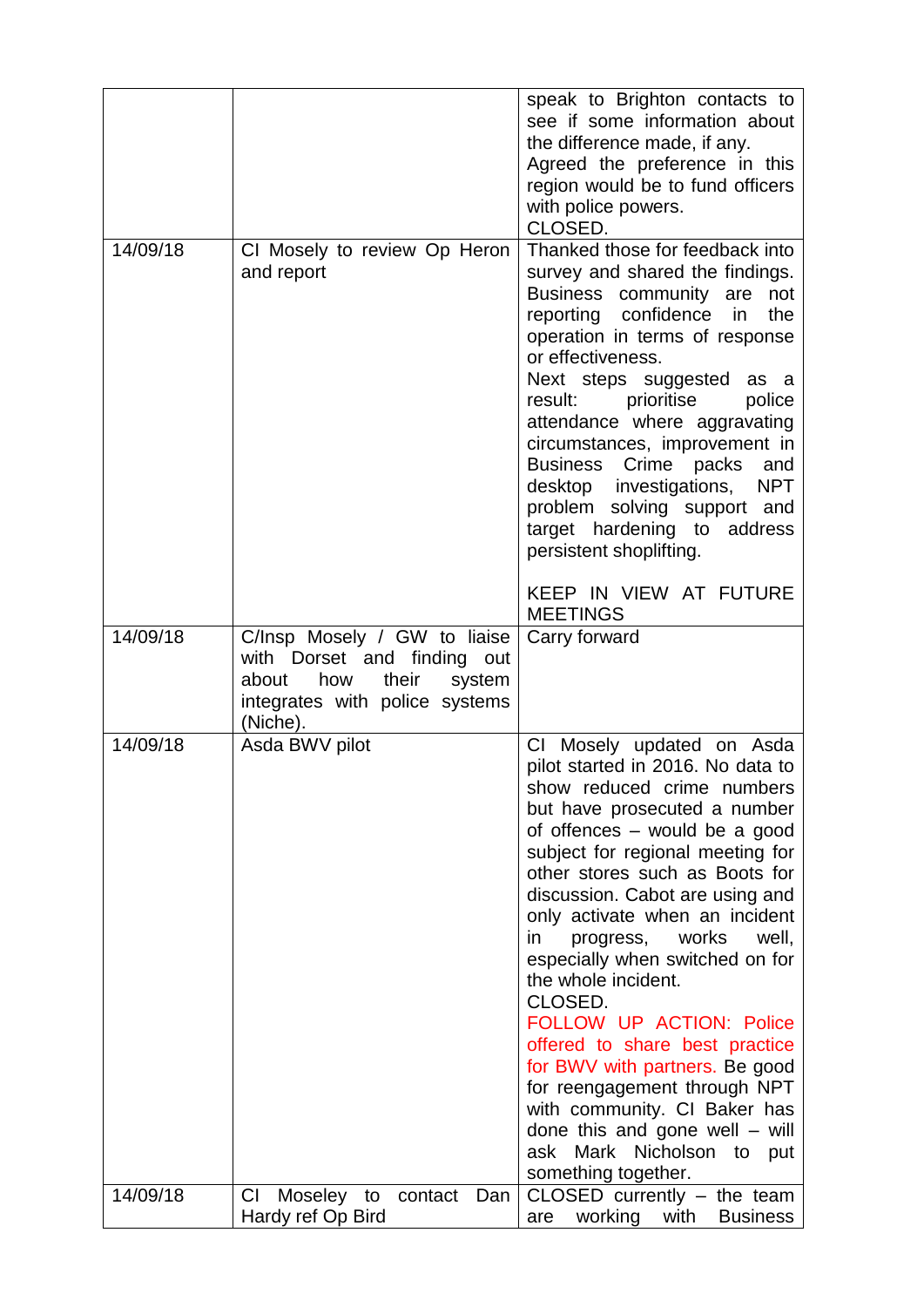| Improvement Districts, no Op  |
|-------------------------------|
| Birds planned currently. Will |
| revisit as appropriate        |

## **3. Neighbourhood Policing Update – Supt Andy Bennett**

Neighbourhood Policing (NHP) review is complete and the new model went live in October 2018. Officer and PCSO numbers for NHP have been protected with support of PCC.

Model has 6 pillars – Responsive to calls for service; engaging with the community; managing vulnerable; intelligence gathering; problem solving and investigating appropriate crimes. Changed the shift pattern to ensure more NHP officers on duty. The ASC model fits College of Policing new NHP model.

ASC have been recruiting to meet current establishment for officers & PCSOs. Noted that many officer recruits are from PCSOs. The officer headcount is close to establishment (2650) and PCSOs are 30 under establishment but forecast is in 3 months every vacancy will be full. The NHP model focuses on Grade 2 calls for service – to support response policing and allow them to focus on Grade 1's.

Acknowledged that Business Crime has not benefitted as yet – due to demand from County Lines drug dealing policing. The Problem Solving pillar is looking at protecting vulnerable people and reducing demand for police and there is now a strategic problem solving team that will help support business crime issues.

Supt Bennett demonstrated the NHP dashboard showing where officers are and where top issues are and how this helps deploy officers to the right area.

In addition, Operation Remedy has been announced by the Constabulary – which will tackle "county lines", burglary and knife crime – with £2m extra money from council tax. The Constabulary will recruit 100 extra officers during 2019/20 to support this and the enforcement activity, Problem solving and offender management. Go live for Op Remedy is 1<sup>st</sup> April 2019. Plan for next 5 years to deliver more officers to tackle the issues for retail crime and ASB.

Engagement strand of NHP model will build confidence of partners and community. West Somerset have a slightly different approach due to big geography, so officers are brigaded from hubs; this approach allows good one team working with local partners.

Steve Bluff asked how can community feed into Constabulary Qlik dashboard to make sure accurate data? Supt Bennett would like to make sure there are no blockers to know what's happening on the ground in their communities – NHP needs to come to partners and ensure intelligence is shared appropriately and communities have got the confidence to report incidents. It's important to ensure the conversation is at the right level corporately with businesses also. It was noted than in meantime crime reported might increase but that might be as a result of more accurate reporting. Business crime is currently 15% of all crime reported to ASC now.

Craig Carter commented part of their job is making streets/shops places people want to visit – need to manage the ASB on street as well, not just shoplifting – will positive approach take this into account too? Supt Bennett advised he can only talk about Bristol, where there is partnership work around the street community – with joint resources. Can't solve the issues just by moving people on, but Bristol CC have opened another hostel – want to take homeless through the support services to get support them leaving the streets permanently. Working closely with John Hirst.

Andy Sharman commented Op Remedy shutting County Lines down will be beneficial to business community.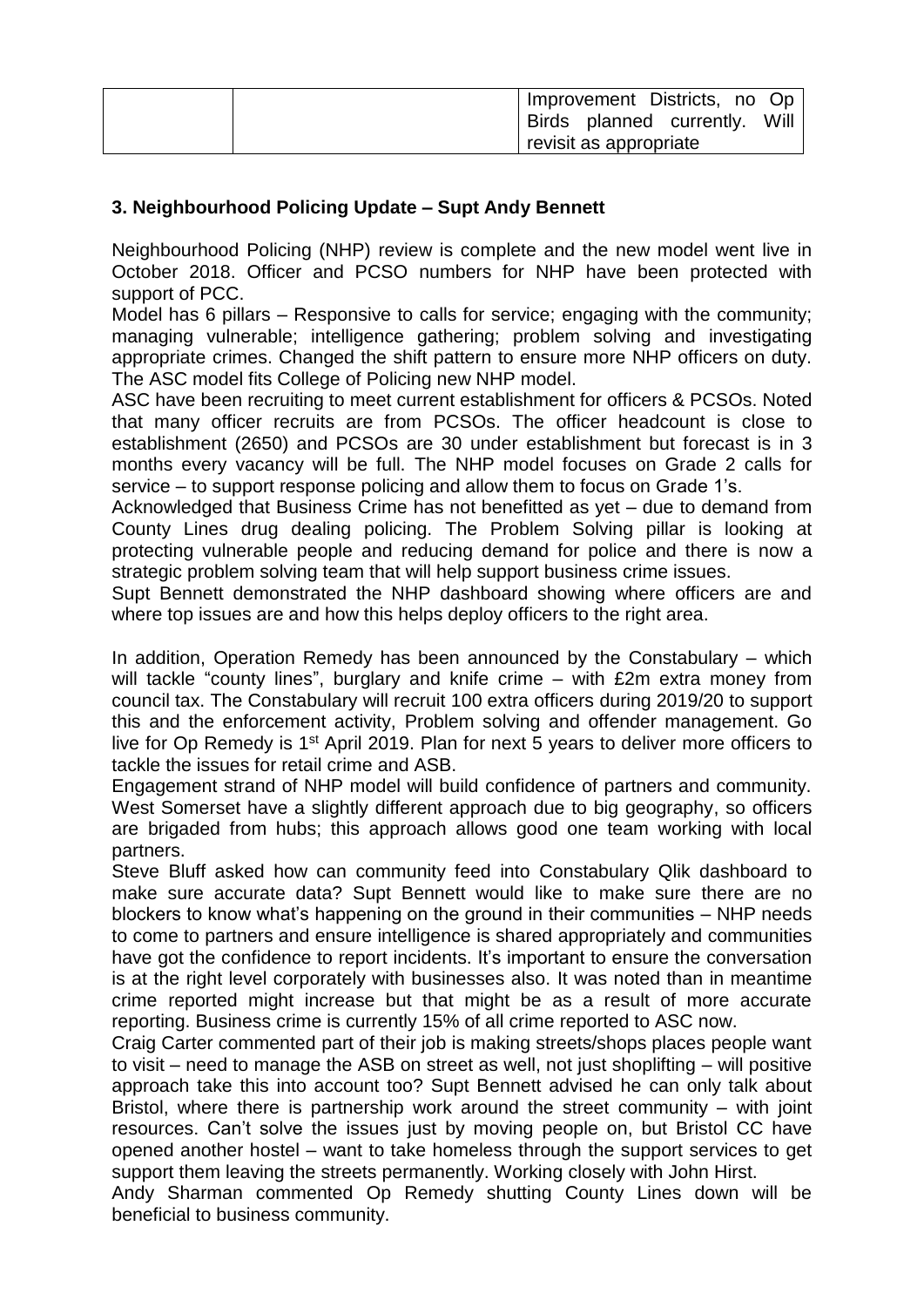**ACTION:** Supt Andy Bennett – will share website links for Op Remedy info once available so that attendees can share with businesses.

## **4. Taunton Data sharing – Sgt Stuart Williams/Alice Porter**

Sgt Williams has been seconded by the Constabulary for 9 months onto the project to look at the expansion of CCTV, the radio network and the introduction of DSIC across the West, empowering the community to know about those wanted offenders etc. SW looking at investigation and crime prevention and has briefed the Taunton team who will be surveying businesses re DISC and Op Heron. Training will be provided to ensure all know how to use the system and Stuart thanked Dave Holtby for his time helping with the training.

Looking to purchase DISC on 11<sup>th</sup> March and go live planned for 1<sup>st</sup> April. There will be joint data controllers – Sedgemoor for admin and quality checking and 4 local Data controllers. There is a review of community radios following reduction in use and will be encouraging this and looking at new, higher tech radios and improved video cameras. Bridgwater businesses are keen and have provided good responses, will be starting in Taunton this week.

Andy Pritchard commented that the police are investing heavily in this by seconding Stuart, and by Sept. expects Bridgwater and Taunton to be working. Uniformity of service across towns will be really helpful. There will be better quality CCTV and more cameras in Bridgwater and Taunton. There was some discussion this could roll out to other towns.

Andy Sharman is trying to harmonise across South West interfaces.

**Action** – Mark Simmonds to explore Niche/DISC interface.

## **5. Any other business**

Steve Bluff – retailer survey – all points discussed today came out loud – feels confident following these discussion today these will be covered.

Sam Holliday – will be doing another survey soon but recently cyber crime had been the focus, possibly at the expense of some other issues – will share findings.

Eleanor O'Connell - will share the 2019 national report once completed from ACS – ran through some recent findings – employee safety expecting these to be high again. 2018 survey findings are currently available on the website.

Andy Sharman

- Yeovil successfully got their accreditation under the new national business crime reduction partner standards – partnership working going well, will ask them to share the learning from this.
- Working with D&C on Business Crime centre using DISC and raising standards in shop/pub watch and met with Dorset police – got community safety partnership approach and mentioned this forum – wants to take to Dorset.
- Doing regional intel work with Yeovil/WSM/Exeter/Plymouth will broaden to other areas. Looking at Regional Forum for prevention.
- On NHP Bath and Yeovil feedback was seeing improved visibility and seeing positive interventions.